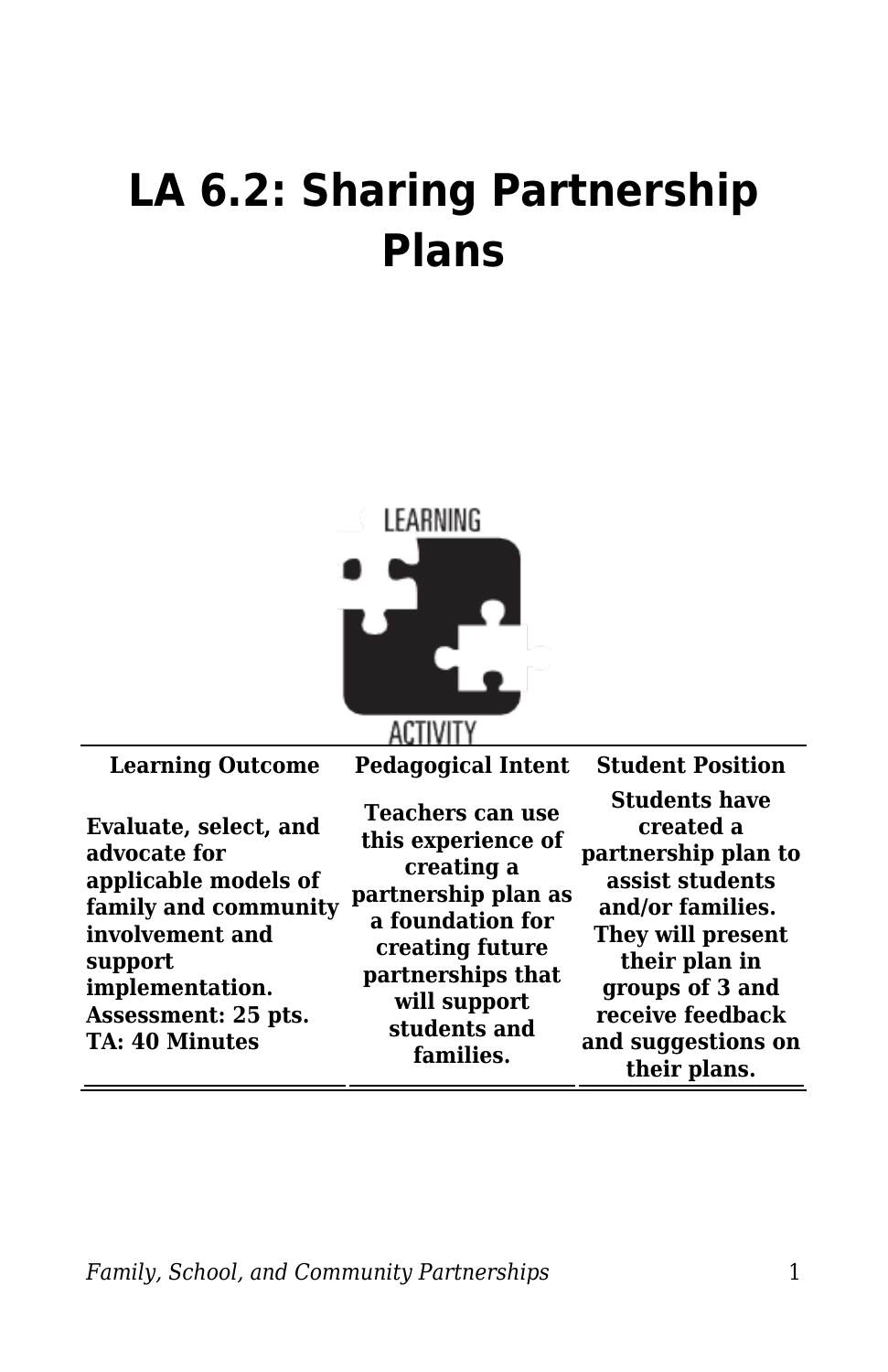## **Instructions**

- 1. In your group of 3, take turns explaining your partnership plan to your classmates, 7-8 minutes each.
- 2. When you have finished yours, ask for feedback and suggestions.
- 3. Listen carefully to the other two partnership plans in your group and give feedback.
- 4. Be prepared to participate in a discussion and report on the interesting partnership plans you heard about. The discussion will also consider your new understanding of how partnership with family and community might impact your practice as a teacher of ELs.



Draper, P., Egan, M. W., Hales, V., & Pinnegar, S. E. (2019). *Family, School, and Community Partnerships*.